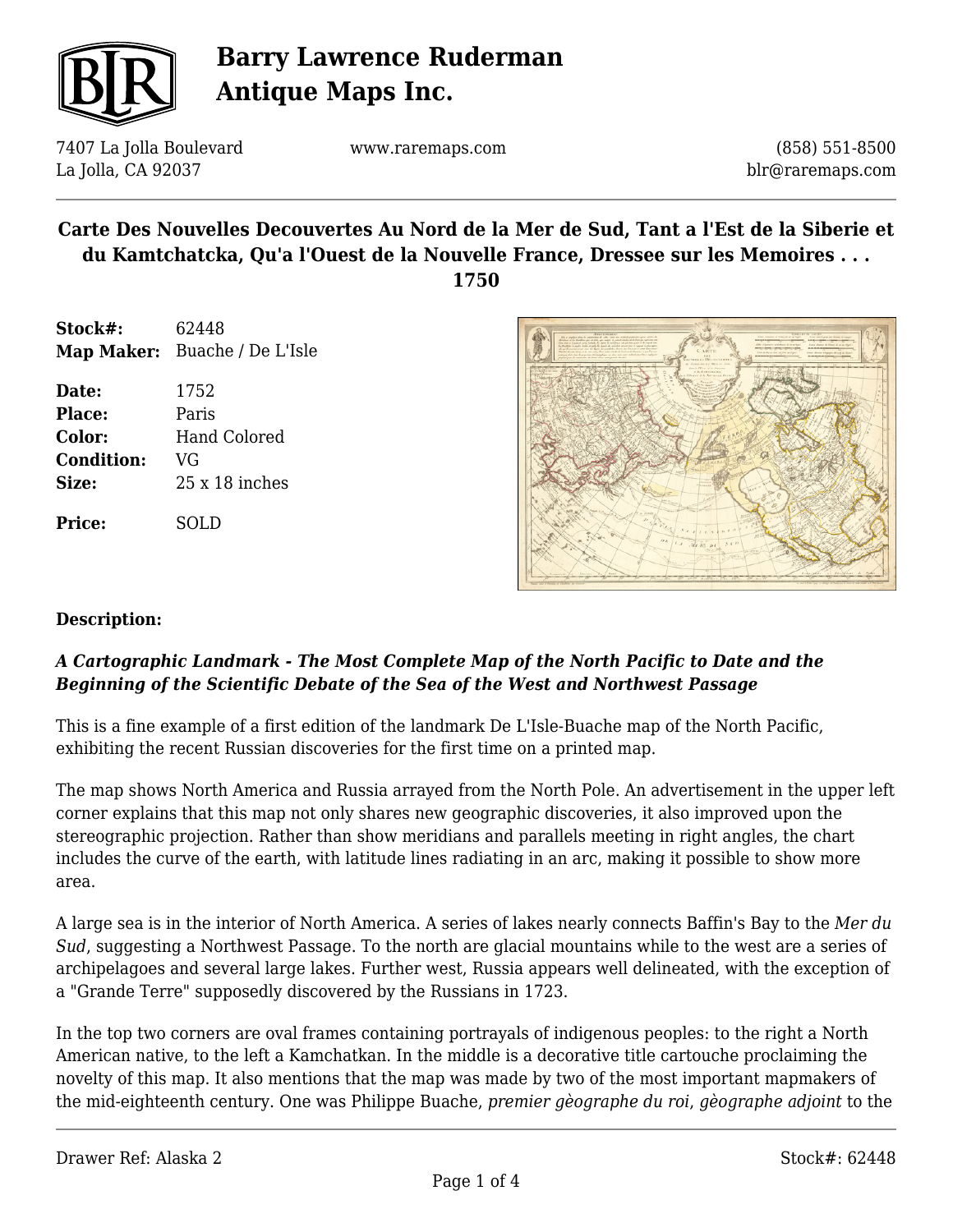

7407 La Jolla Boulevard La Jolla, CA 92037

www.raremaps.com

(858) 551-8500 blr@raremaps.com

## **Carte Des Nouvelles Decouvertes Au Nord de la Mer de Sud, Tant a l'Est de la Siberie et du Kamtchatcka, Qu'a l'Ouest de la Nouvelle France, Dressee sur les Memoires . . . 1750**

*Acàdemie Royale des Sciences* and son-in-law of the famous geographer Guillaume De L'Isle. The other was Joseph Nicholas De L'Isle, astronomer, geographer, and brother to Guillaume. J. N. De L'Isle presented the map to the *Acàdemie Royale* on April 8, 1750; it was printed in June of 1752.

### **Russian Discoveries**

Joseph Nicholas De L'Isle spent much of his career in Russia, where he helped to found the Russian Academy of Sciences. While there, he had access to the latest findings of Russian explorers and was at the center of Russia's geographic establishment; for example, he helped produce the first Russian atlas, the *Atlas Russicus,* with Ivan Kyrilov. He returned to Paris in 1747 with a large map collection, an event that drew some criticism from Russian academicians who thought he absconded with delicate materials.

The map identifies Russian discoveries from the previous three decades. Two expeditions led by Vitus Behring (1728-30, 1733-43) explored Kamchatka and what is now Alaska, charting the strait between them. De L'Isle interviewed Bering and used his charts from the voyages. Their discoveries are marked with Bering's track in 1731, near Kamchatka, and the new geographic features in the Alaska area.

The map also includes the track of " *Capitaine Tchirikow et Mr De l'Isle de la Croyere*" in June and July of 1741. De L'Isle's half-brother, Louis De L'Isle de la Croyere, sailed with Captain Alexsei Chirikov (Tchirikov) to discover the fictional De Gama's Land, or Companies Land. Joseph Nicholas was convinced that the island existed and provided his half-brother with maps to support the hypothesis. de la Croyere perished on the voyage, but his brother received his papers and published his findings on the map.

Beyond the Russian discoveries, the map also shows the track of the 1743 Spanish galleon from Manila to Acapulco, as well as de Frondat's voyage of 1709. A Frenchman, de Frondat followed the usual galleon route and attempted to trade with Spanish settlers once he reached Baja California. He later sold his goods in Peru and Chile and returned home with a fantastic £2,000,000. Another note shows a small stream leading west from Hudson's Bay. This is Wager Inlet, first probed by Christopher Middleton in the early 1740s and supposedly one of the possible sources of a Northwest Passage.

#### **Sea of the West**

While the map integrates the latest Russian explorations, it also re-invigorates the mythical Sea of the West, which had first appeared on charts published by Johann Baptiste Nolin in ca. 1700, but had quickly disappeared thereafter. In contrast, a dominant feature of this map is a vast " *Mar ou Baye de l'Ouest*," which stretches from 43°to 60°N.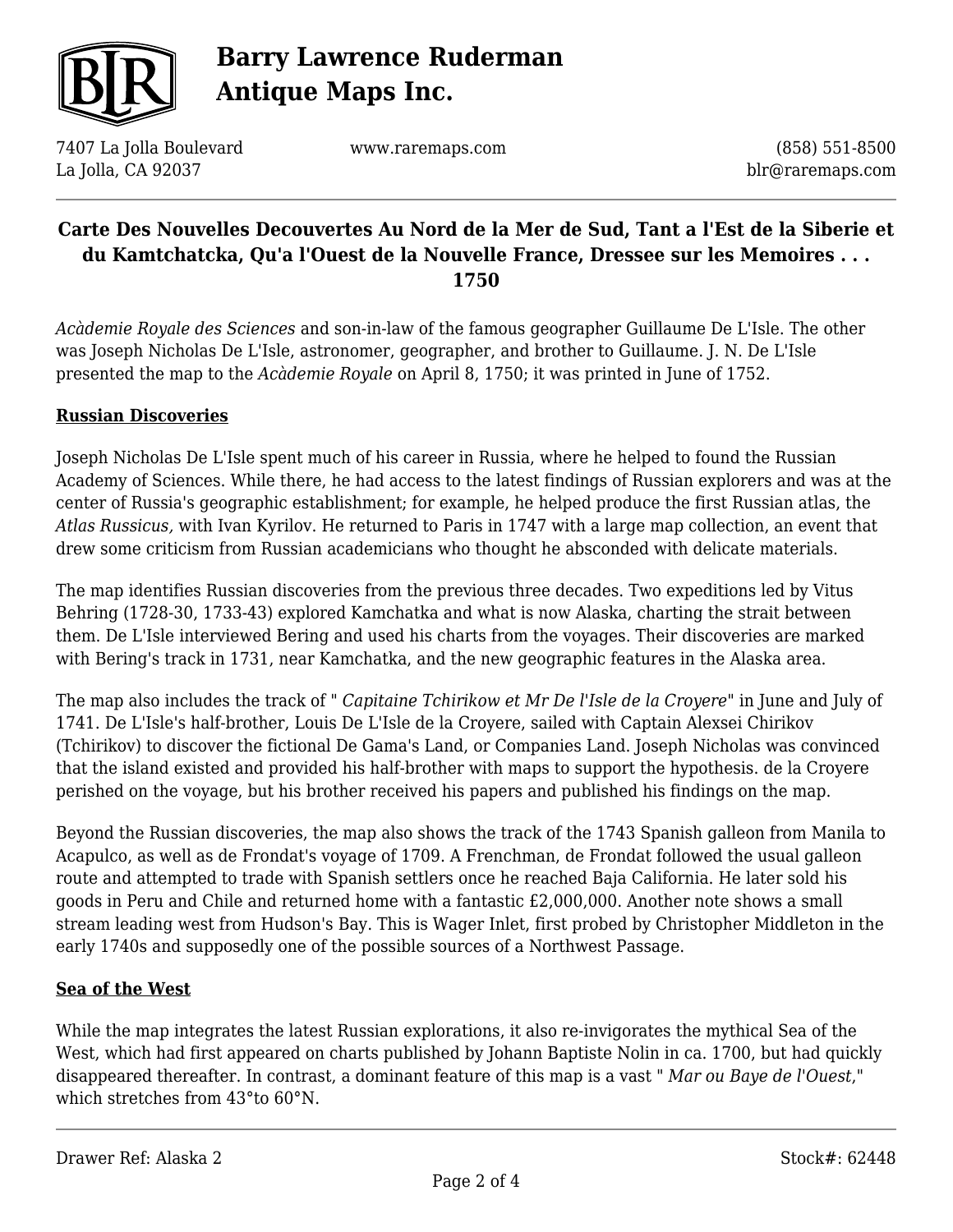

7407 La Jolla Boulevard La Jolla, CA 92037

www.raremaps.com

(858) 551-8500 blr@raremaps.com

## **Carte Des Nouvelles Decouvertes Au Nord de la Mer de Sud, Tant a l'Est de la Siberie et du Kamtchatcka, Qu'a l'Ouest de la Nouvelle France, Dressee sur les Memoires . . . 1750**

The re-introduction of the sea was the result of Buache's review of his father-in-law's papers. Although Guillaume De L'Isle never published a map showing the sea, he had postulated that it could exist, and that it might connect to a Northwest Passage through New France, not through English territory farther north. Nolin had plagiarized the idea from Guillaume, as the latter testified when suing the former for plagiarism. He said, the Sea of the West "was one of my discoveries. But since it is not always appropriate to publish what one knows or what one thinks one knows, I have not had this sea engraved on the works that I made public, not wanting foreigners to profit from this discovery" (as quoted in Pedley, 109).

### **Martin Aguilar, Juan de la Fuca, and Admiral de la Fonte**

The Pacific Northwest shown here is defined by the discoveries of three men, Martin Aguilar, Juan de la Fuca, and Admiral De Fonte, all of which were to prove dubious at best. The former navigator was a Spanish captain who sailed with Sebastian Vizcaino on a reconnaissance expedition up the California coast in 1602-3. Aguilar, commanding the *Tres Reyes,* was blown off course, to the north. When the seas calmed, Aguilar reported that he had found the mouth of a large river. Eighteenth-century geographers, including De L'Isle and Bauche, conjectured that the river was the entrance to the Sea of the West, as it is positioned on this map.

There is another entrance to the sea, this one labeled as the discovery of Juan de la Fuca. The authors are referring to Juan de la Fuca, the Castilianized name of Greek navigator Ioánnis Fokás (Phokás). Little archival evidence survives of Fuca's career, but a chance meeting with an English financier, Michael Lok, in Venice in 1596 gave birth to rumors of Fuca's voyages in the Pacific. Fuca reported that he had been sent north from New Spain twice in 1592 in search of the Strait of Anian. The Spanish Crown failed to reward Fuca's discovery of an opening in the coast at roughly 47° N latitude and Fuca left the Spanish service embittered. His story lived on in Lok's letters and eventually was published in Samuel Purchas' travel collection of 1625. On many eighteenth-century maps, including this one, Fuca's Strait is linked with a River or Sea of the West. In 1787, the present-day Juan de Fuca Strait was named by the wife of naval explorer Charles William Barkley, making permanent a label that had previously just been hopeful conjecture.

Even farther north, there is a *Lac de Fonte* connected to a series of lakes and a *Rio de los Reyes*. Admiral de Fonte supposedly sailed to the area in the mid-seventeenth century. The first mention of Fonte appears in two letters published in London in 1708 in two issues of *The Monthly Miscellany or Memoirs for the Curious.* The Fonte letters had been reprinted by Arthur Dobbs in his 1744 *An Account of the Countries adjoining Hudson's Bay* and were mentioned in other travel accounts *.* De L'Isle's copy of the letters came